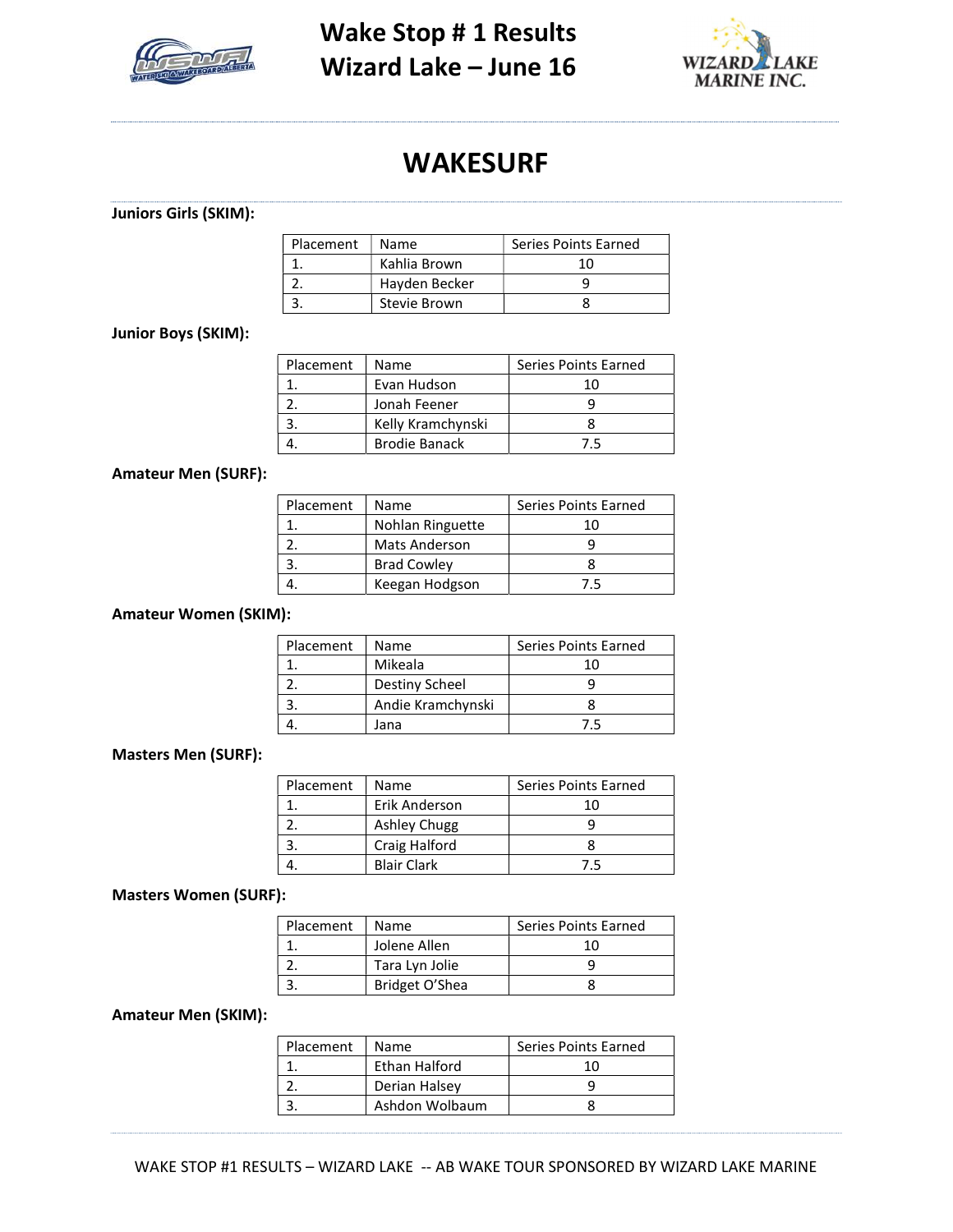

Wake Stop # 1 Results Wizard Lake – June 16



| Jordan Plemel | . . |
|---------------|-----|
|               |     |

#### Outlaw Women (SKIM):

| Placement | Name               | Series Points Earned |
|-----------|--------------------|----------------------|
|           | Sara Tallon        | 10                   |
|           | <b>Bailey Rush</b> |                      |
|           | Randall Scheel     |                      |

#### Outlaw Men (SKIM):

| Placement | <b>Name</b>   | Series Points Earned |
|-----------|---------------|----------------------|
|           | Isaac Hockley | 10                   |
|           | Chad Hudson   |                      |
|           | Paul Scheel   |                      |

#### Open/Pro Women (SKIM):

| Placement | Name          | Series Points Earned |
|-----------|---------------|----------------------|
|           | Lily Anderson |                      |
|           | Gabby Hockley |                      |
|           | Nicole Hudson |                      |

# Wakeboard

#### Beginner Girls:

| Placement | Name            | Series Points Earned |
|-----------|-----------------|----------------------|
|           | Charley Solomon |                      |
|           | Ainsley Bryksa  |                      |
|           | Devyn Bryksa    |                      |

#### Beginner Boys:

| Placement | Name                 | Series Points Earned |
|-----------|----------------------|----------------------|
|           | <b>Brodie Banack</b> | 10                   |
|           | Seth Scavvenburg     |                      |
|           | Mason Banack         |                      |

#### Novice Boys:

| Placement | Name           | Series Points Earned |
|-----------|----------------|----------------------|
|           | Mason Bryksa   |                      |
|           | Braden Johnson |                      |

#### Int/Masters Men:

| Placement | Name | Series Points Earned |
|-----------|------|----------------------|
|           | Mike |                      |
|           | Ken  |                      |